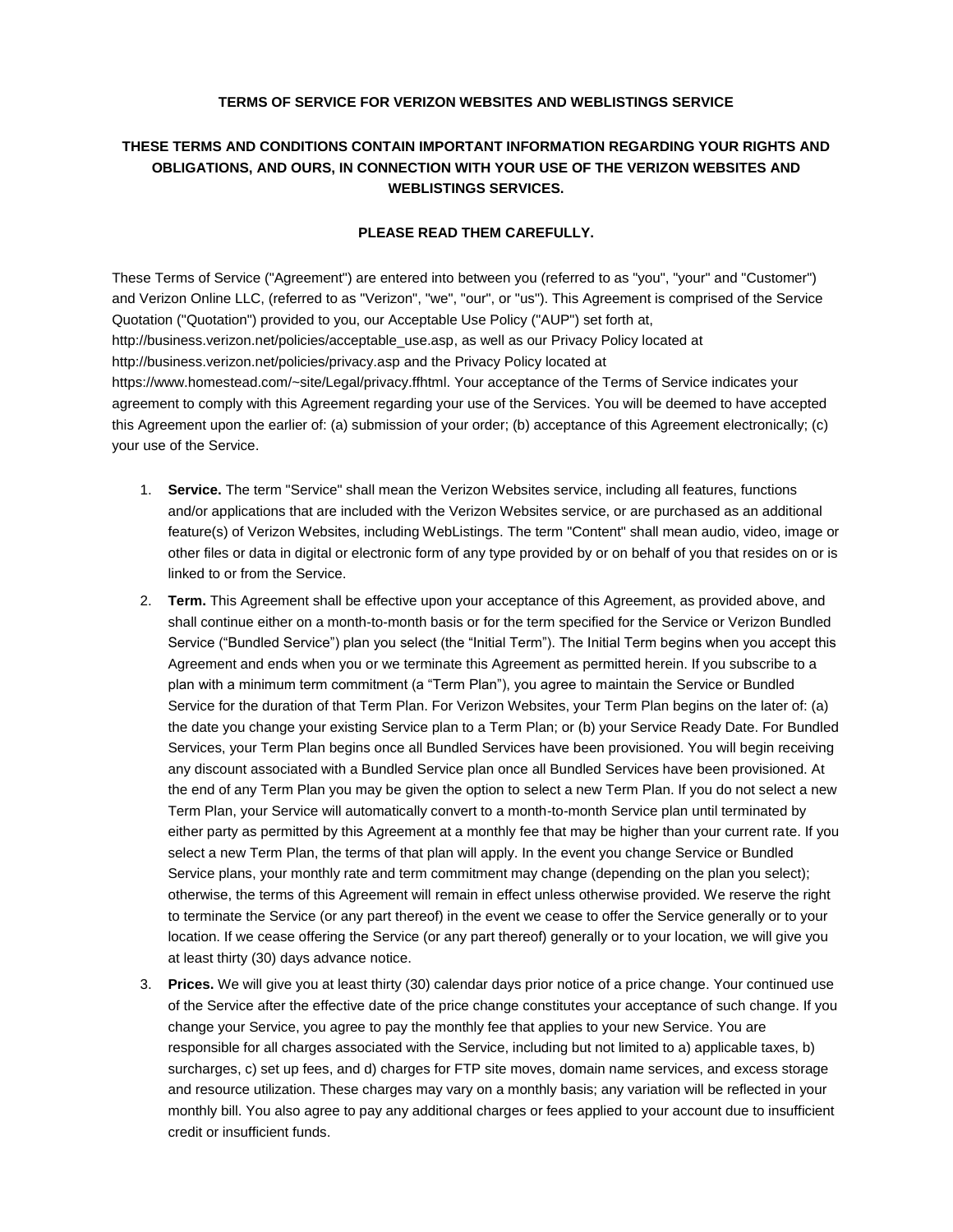- 4. **Billing.** Billing on your account will begin once your Service order is submitted. We will bill you on a monthly basis using the billing method you select. Any nonrecurring charges for FTP Site moves, domain name services, set-up or other such fees will be included on your first month's bill. Monthly recurring charges will be billed one month in advance; any usage charges will be billed in arrears. Verizon or its agent will bill you directly, or bill your credit or debit card or your local Verizon telephone bill (telephone billing available in selected areas only), as you request and subject to approval by Verizon. IF YOU ELECT TO BE BILLED FOR THE SERVICE ON YOUR VERIZON PHONE BILL, YOUR USE OF THE SERVICE WILL CONSTITUTE YOUR AGREEMENT TO HAVE VERIZON CHARGES INCLUDED ON YOUR VERIZON LOCAL TELEPHONE BILL. If you are signing up for recurring credit or debit card payments on-line or through our website, you have authorized us to treat your electronic signature as evidence of your consent to initiate recurring electronic payment transactions from your credit or debit card on a monthly basis. Your consent only applies to the initiation of the recurring electronic credit or debit card charges. Your authorization via electronic signature has the same effect as a handwritten signature on a paper-formatted contract. IF YOU ELECT TO BE BILLED ON YOUR CREDIT OR DEBIT CARD FOR THE SERVICE, VERIZON WILL CONTINUE TO BILL THE CARD UNTIL YOU TELL US TO CANCEL SUCH BILLING, YOU UNDERSTAND THAT YOU WILL NOT RECEIVE MONTHLY NOTIFICATION PRIOR TO VERIZON BILLING YOUR CARD, AND YOU ALSO AGREE THAT VERIZON MAY RECEIVE UPDATED CARD ACCOUNT INFORMATION FROM YOUR CARD ISSUER.
- 5. **Payment, Late Fee and Credit Related Matters.** Payment to Verizon is due upon receipt of our invoice and shall be made in U.S. currency. A payment received thirty (30) calendar days or more after the invoice date is considered past due. If your charges are billed by your Verizon local telephone company, the Late Fee applied will be equal to the late payment charge that your local telephone company applies. If your charges are not billed by your Verizon local telephone company, you agree to pay late fees equal to the amount due plus interest of 1.5% for each month or part of a month (or the maximum interest allowed by law, whichever is less). Verizon may assign unpaid delinquent charges to a collection agency for action. If we use a collection agency or take legal action to recover monies due, you agree to reimburse Verizon for all expenses we incur to recover such monies (including attorney's fees). If you fail to pay your bill, we may submit a negative credit report to a credit reporting agency, which will negatively affect your credit report. We may evaluate your credit history before modifying or providing you Service. In order to establish an account with us and/or obtain or modify Service, we may obtain a report from a consumer credit agency or exchange information with our affiliates in connection with determining your creditworthiness. Verizon may cancel your order or terminate this Agreement if, in our sole judgment, the results of such credit search are unacceptable.
- 6. **No Warranties.** ADVICE OR INFORMATION GIVEN BY VERIZON OR ITS REPRESENTATIVES SHALL NOT CREATE A WARRANTY OF ANY KIND REGARDING THE SERVICE OR YOUR USE OF IT. EXCEPT AS OTHERWISE EXPRESSLY PROVIDED HEREIN, VERIZON AND ITS THIRD PARTY LICENSORS, PROVIDERS AND SUPPLIERS (COLLECTIVELY, "REPRESENTATIVES") DISCLAIM, WITH RESPECT TO THE SERVICES, ANY AND ALL REPRESENTATIONS AND WARRANTIES, EXPRESS, IMPLIED OR ARISING BY COURSE OF PERFORMANCE, DEALING, CUSTOM OR TRADE USAGE, INCLUDING BUT NOT LIMITED TO THE IMPLIED WARRANTIES OF MERCHANTABILITY, FITNESS FOR A PARTICULAR PURPOSE (EVEN IF WE KNEW OR SHOULD HAVE KNOWN SUCH PURPOSE) AND NONINFRINGEMENT. YOU AGREE THAT THE SERVICE IS PROVIDED ON AN "AS IS" AND "AS AVAILABLE" BASIS. THE PROVISIONING AND PERFORMANCE (SPEED) OF THE SERVICE IS SUBJECT TO OTHER FACTORS, INCLUDING WITHOUT LIMITATION, COMPUTER/SERVER CONFIGURATION AND CAPABILITIES AND NETWORK/INTERNET PERFORMANCE, AMONG OTHER FACTORS BEYOND OUR CONTROL AND ARE NOT WARRANTED. IN THE EVENT THE SERVICE IS NOT PROVISIONED FOR ANY REASON, NEITHER YOU NOR VERIZON SHALL HAVE ANY DUTIES OR OBLIGATIONS UNDER THIS AGREEMENT (OTHER THAN YOUR OBLIGATION TO RETURN ANY VERIZON-PROVIDED EQUIPMENT). VERIZON AND ITS REPRESENTATIVES DO NOT WARRANT THAT THE SERVICE OR EQUIPMENT PROVIDED BY VERIZON WILL MEET YOUR NEEDS, PERFORM AT A PARTICULAR SPEED, BANDWIDTH OR DATA THROUGHPUT RATE, OR WILL BE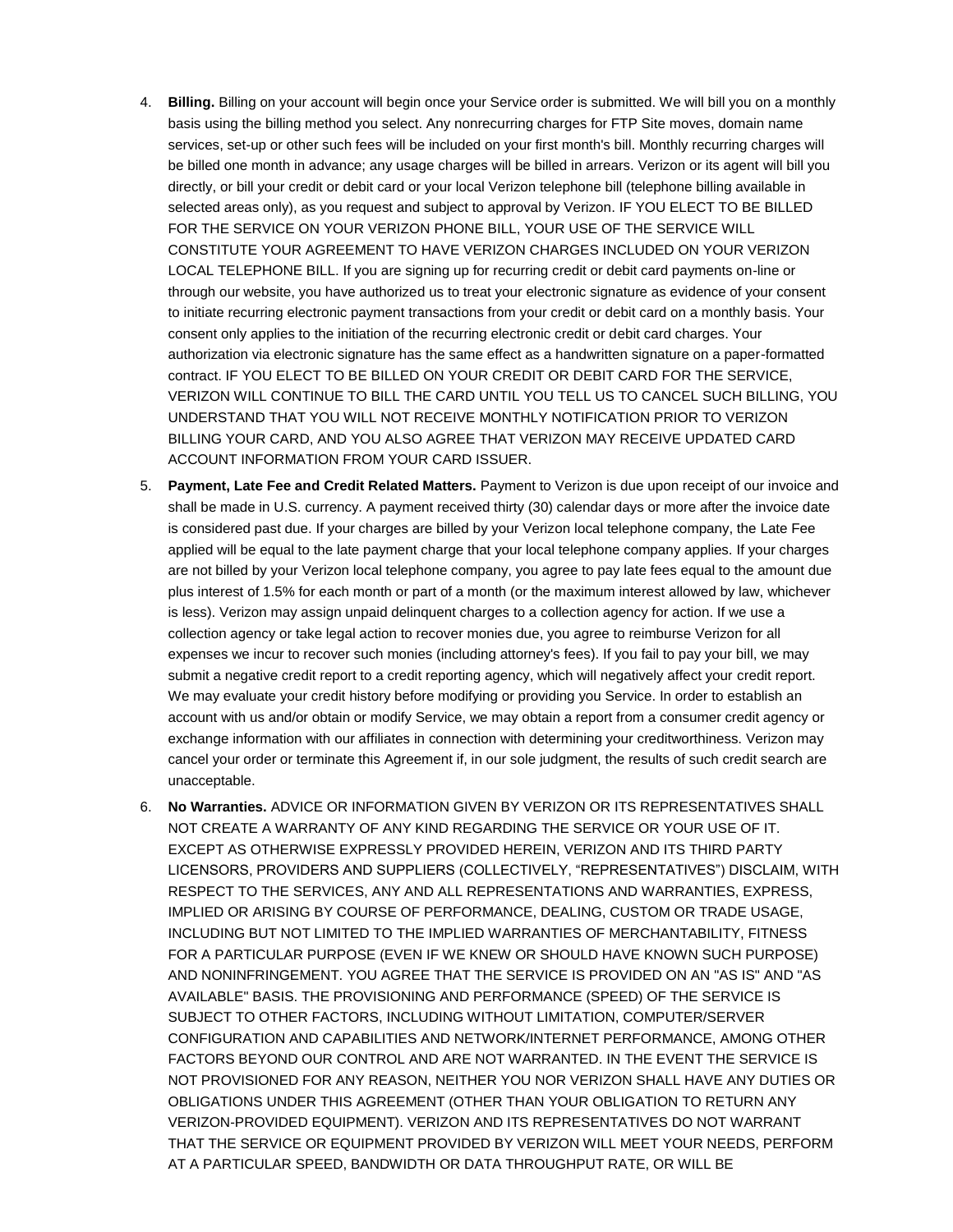UNINTERRUPTED, ERROR-FREE, OR SECURE, OR FREE OF VIRUSES, WORMS, DISABLING CODE OR CONDITIONS, OR THE LIKE.

- 7. **Your Responsibilities; Notices; Revisions to Terms of Service.** 
	- a. **Your Responsibilities.** You represent that you are eighteen (18) years of age or older, that you have the legal authority to enter into this Agreement and that the information you supply to us is correct and complete. You agree that you are solely responsible for all use of the Service and the manner in which the Service is used by you or anyone who uses the Service, with or without your permission. You may not resell the Service to a third party. You also agree that your use of the Service is at your own risk and is subject to all applicable laws and regulations, and to use the Service only within the United States.
	- b. **Protection of Data and Access to the Service by Verizon.** YOU UNDERSTAND AND AGREE THAT YOU ARE RESPONSIBLE FOR ALL CONTENT ON THE SERVICE AND FOR THE PROTECTION, STORAGE, BACK-UP AND SECURITY OF YOUR DATA, CONTENT, SOFTWARE, COMPUTER NETWORK AND OTHER FACILITIES, AS WELL AS YOUR CHOICE OF EQUIPMENT, SOFTWARE AND USE OF THE SERVICE. You agree to provide us with the access to and support regarding the Service upon request. Verizon does not filter or monitor Content displayed or stored on the Service although we reserve the right to do so. We may disclose any information necessary or appropriate to satisfy our legal obligations, or protect Verizon, or its customers. . WE RESERVE THE RIGHT TO ACCESS, DISABLE OR SUSPEND THE SERVICE, TAKE DOWN CONTENT OR REFUSE TO REMOVE CONTENT, AND TO TAKE ANY OTHER ACTION WE DEEM APPROPRIATE REGARDING THE SERVICE AND/OR CONTENT IN THE EVENT WE HAVE REASON TO BELIEVE IT CONTAINS ILLEGAL MATERIAL OR VIOLATES THESE TERMS OF SERVICE, IN RESPONSE TO A SUBPOENA, COURT ORDER OR OTHER LEGAL REQUEST OR TO PROTECT THE NETWORK, VERIZON OR OTHER INTERNET USERS. WE WILL SAVE YOUR CONTENT FOR A PERIOD OF THIRTY DAYS UNTIL YOU CONTACT US FOR RETRIEVAL. IF NOT CONTACTED BY YOU WITHIN THOSE THIRTY DAYS, WE WILL DELETE YOUR CONTENT PERMANENTLY FROM OUR SERVERS.
	- c. **Limations on Content.** The placement of Content on the Service does not constitute any endorsement of such Content by Verizon. By transmitting, uploading, posting or submitting any Content to the Service, you agree (i) that such Content is not confidential, secret or proprietary information belonging to you or someone else; and (ii) that no other person has rights to the Content and that your use, display or transmission of Content does not violate any trademark, copyright or other intellectual property laws relating to it. Any web sites linked to or from the Service are not reviewed, controlled, or examined by Verizon and Verizon is not responsible for the contents of any such sites or any links. ANY DEALINGS THAT YOU HAVE WITH THIRD PARTIES, MERCHANTS OR ADVERTISERS REGARDING THE SERVICE ARE SOLELY YOUR RESPONSIBILITY AND YOU AGREE TO INDEMNIFY, DEFEND AND HOLD VERIZON AND ITS OFFICERS, DIRECTORS, AND EMPLOYEES AND REPRESENTATIVES HARMLESS FROM ANY LIABILITY OR DAMAGES ARISING DIRECTLY OR INDIRECTLY FROM ANY CLAIMS AGAINST VERIZON RESULTING FROM YOUR USE OF THE SERVICE OR SUCH RELATIONSHIPS.
	- d. **Notices Regarding the Service.** From time to time we may send you information relating to the Service (including password information and revisions to this Agreement) via electronic mail to the email contact address that you provide and you agree to check your email box and your Verizon.net email box (if any) for such notices. You consent to our distribution of such information to you electronically and you agree to check your email box periodically for account related information. Additionally, you may receive transactional emails related to your purchase of the Service. Such emails are governed by the Verizon privacy policy and the Privacy Policy. You agree to keep your email contact address current by ensuring that Verizon has your current email contact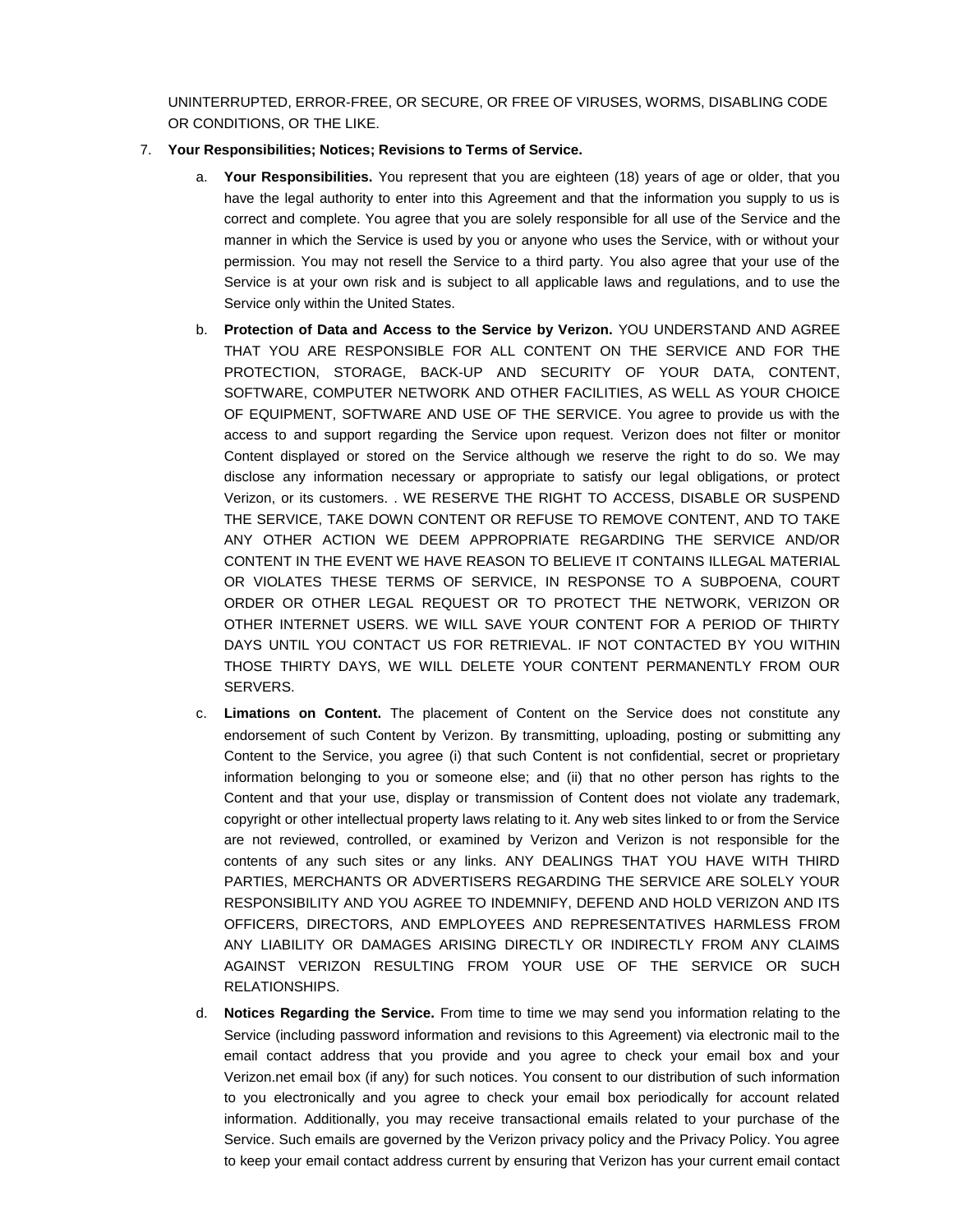information. **Please review your account profile periodically to ensure that your email address is current.**

- e. **Revisions to Terms of Service.** You agree that we may revise the terms and conditions of this Agreement and any related policies from time to time by posting such revisions to the Verizon business website at <http://business.verizon.net/policies/tos.asp> (the "Website") and to the Announcements page located at [http://business.verizon.net/announcements.W](http://business.verizon.net/announcements)e may also send you a notification of such revisions to the email address you provide to us and/or to your Verizon.net email address (if any). Revisions to the Agreement are effective upon posting to the Website or such other date that we select and your continued use of the Service after the effective date constitutes your agreement to the revised Agreement. If you do not agree to the revised Agreement, you must terminate your Service immediately. If the revision constitutes a material negative change to the Service, no early termination fees will apply.
- 8. **Indemnification.** You agree to indemnify and defend Verizon and its third party licensors, providers, and suppliers (Indemnitees) and hold Indemnitees harmless from any damages, costs (including attorneys' and experts' fees) and liabilities we incur from any claim, lawsuit or cause of action of any sort arising from your use of the Service, or the use of the Service by others, or breach of this Agreement. In such event, you agree to conduct the defense and to control the litigation and settlement, if any; provided that, you may not to agree to any judgment or enter into any settlement that adversely affects our rights or interests or requires Verizon and/or Indemnitees to admit any liability or to pay money or offer in-kind services without our prior written consent. We agree to give you prompt notice of all claims and to cooperate in defending against the claim. THE PARTIES AND INDEMNITEES DISCLAIM ANY IMPLIED WARRANTY OF NON-INFRINGEMENT, RELYING INSTEAD ON THE TERMS OF THIS SECTION.
- 9. **Compliance with Laws.** You agree not to use, or permit others to use, the Service in ways that (i) violate any law or applicable regulation or our AUP or other Verizon policies referenced in this Agreement or provided to you in the Service, (ii) infringe the rights of others, or (iii) interfere with the users, services, or equipment and software of our network or other networks. By way of example and not limitation, you agree not to distribute unsolicited advertising, chain letters or other unsolicited bulk electronic mail (i.e., spam); propagate computer worms, destructive programs or denial of service attacks or viruses; use a false identity; attempt to gain unauthorized entry to other computers, data or any site or network; distribute or store child pornography; distribute obscene or defamatory material over the Internet; or infringe copyrights, trademarks or other intellectual property rights. We reserve the right to suspend or terminate the Service (or any portion thereof) without notice in the event that your use of the Service, in our sole judgment, violates any applicable law, regulation or ordinance, or the terms of this Agreement or our AUP, or otherwise adversely affects or threatens any Verizon network or service, customer or employee, or, if you are determined to be a repeat infringer under our repeat infringement policy set forth in our AUP. We also reserve the right to provide information about your account and your use thereof to third parties as required or permitted by law (such as in response to a subpoena or court order), and to cooperate with law enforcement authorities in the investigation of any criminal or civil matter. Such cooperation may include, but is not limited to, monitoring of the Verizon network consistent with applicable law. In addition, Verizon is required by law to report any facts or circumstances reported to us or that we discover from which it appears there may be a violation of the child pornography laws. We reserve the right to report any such information, including the identity of users, account information, images and other facts to law enforcement personnel.
- 10. **Export Restrictions.** You acknowledge that your website, the Services, and the underlying software may include U.S. technical data subject to restrictions under export control laws and regulations administered by the United States government. You agree that you will comply with these laws and regulations, and will not export or re-export the Services, or any part of the Services, in violation of these laws and regulations, directly or indirectly. You also agree not to provide access to any part of the Services to anyone who you have reason to know may use the Services in the development of nuclear, chemical, or biological weapons.
- 11. **Software Provided.**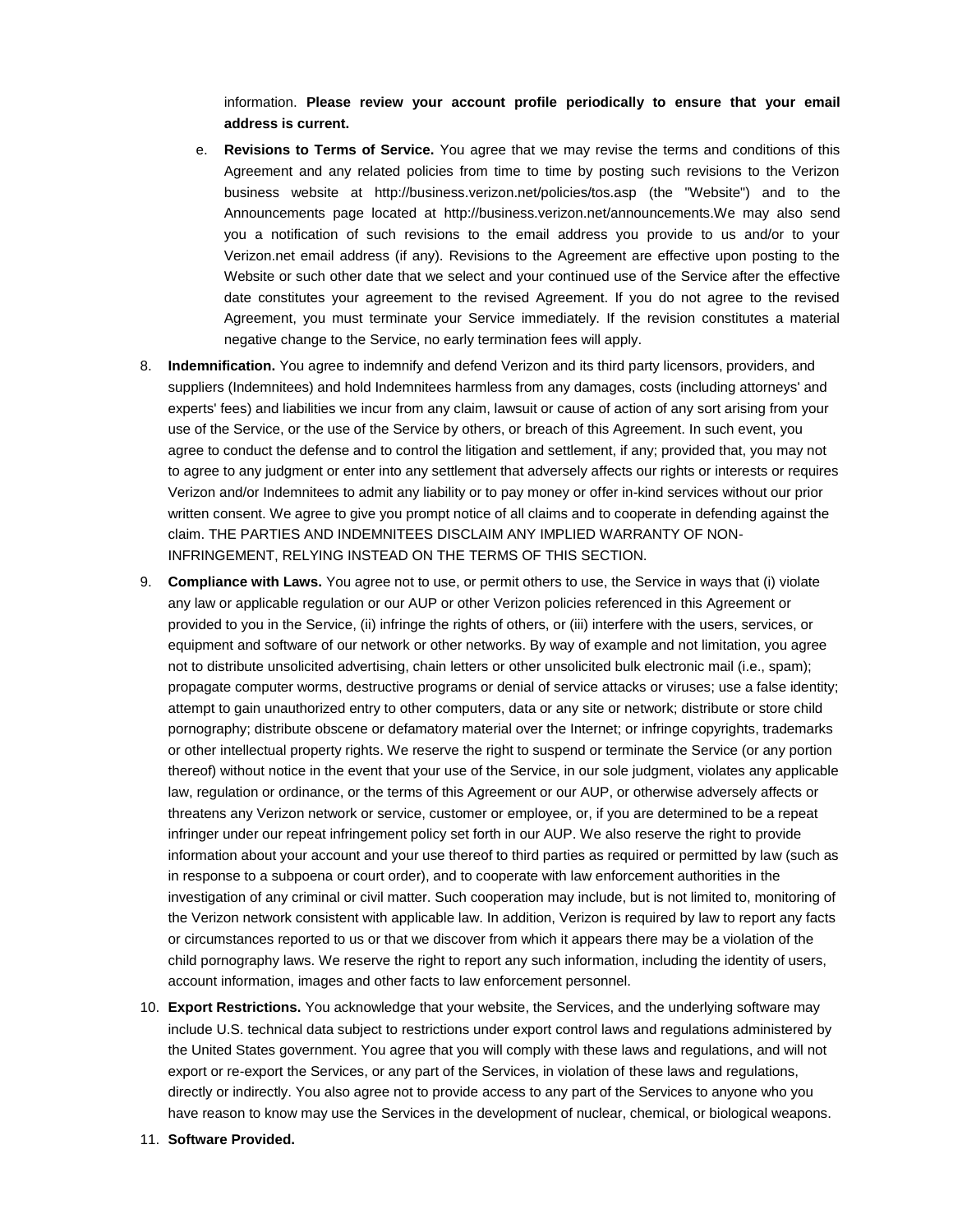- a. Verizon may provide to you, at no cost or for a fee, access to additional services owned by Verizon or its third party licensors, providers or suppliers (collectively, "Suppliers") in connection with the Services ("Additional Services"). You may use the Additional Services only in connection with your use of the Service and for no other purpose. If the Additional Services are software it may be accompanied by an end user license agreement from Verizon or a third party. Your use of the Additional Services is governed by the terms of that license agreement and by this Agreement, where applicable. You may not install or use any such software unless you first agree to any applicable license agreement.
- b. If the Additional Services are not accompanied by an agreement from Verizon or a third party, you are hereby granted a personal, revocable, non-exclusive, non- transferable right by Verizon or its Suppliers, to use the Additional Services (and any updates and upgrades thereto) solely in connection with your use of the Service.
- c. You understand and agree that the Additional Services are the confidential information of Verizon or its Suppliers, that it contains copyrighted material, trade secrets, patents, and proprietary information owned by Verizon and/or its Suppliers, and that you will not disclose or provide the Additional Services to others or use it except as expressly permitted herein. You may not decompile, reverse engineer, disassemble, attempt to discover any source code or underlying ideas or algorithms of the Additional Services, otherwise reduce the Additional Services to a human readable form, modify, rent, lease, loan, use for timesharing or service bureau purposes, reproduce, sublicense or distribute copies of the Additional Services, or otherwise transfer the Additional Services to any third party. You may not remove or alter any trademark, trade name, copyright or other proprietary notices, legends, symbols, or labels appearing on or in copies of the Additional Services. You are not granted any title or rights of ownership in the Additional Services. You acknowledge that this license is not a sale of intellectual property and that Verizon or its third party licensors, providers or suppliers continue to own all right, title and interest, including but not limited to all copyright, patent, trademark, trade secret, and moral rights, to the Additional Services and related documentation, as well as any corrections, updates and upgrades. We reserve the right to update or change the Additional Services from time to time and you agree to cooperate in performing such steps as may be necessary to install any updates or upgrades to the Additional Services. The Additional Services may be used in the United States only, and any export of the Additional Services in violation of law is strictly prohibited.
- d. IF AT ANY TIME DURING THE TERM OF THIS AGREEMENT VERIZON PROVIDES YOU WITH FREE OR FOR-FEE SOFTWARE OR EQUIPMENT, YOU AGREE THAT YOUR SOLE RIGHT TO RECOURSE, IF ANY, INCLUDING BUT NOT LIMITED TO DAMAGES FOR FAILURE OF SUCH SOFTWARE TO PERFORM OR FOR PERSONAL INJURY OR DATA LOSS, IS AGAINST THE MANUFACTURER OF SUCH SOFTWARE OR PERIPHERAL EQUIPMENT.
- e. Verizon provides technical assistance for the Additional Services in accordance with its policies. Unless otherwise provided, technical assistance for third party Additional Services is provided by the Additional Services supplier in accordance with its policies or other terms.
- f. Your right to use the Additional Services shall remain in full force and effect until it is terminated by Verizon, its third party licensors, providers or suppliers, or until this Agreement expires or is terminated.
- 12. **Other Third-Party Agreements.** You agree to comply with the terms of service that apply to any websites or other services you access on the Internet and agree that the third party provider of such services (and not Verizon) is solely responsible for the delivery of its services(s) to you and your use of them. Third party services include, but are not limited to, portal, music, video, auction, security, financial, gaming, storage and photography services, whether or not Verizon has made such services available to you. Violations of such third party provider's terms of service may, in Verizon's sole discretion, result in the termination of your Service. You further agree to indemnify, defend and hold Verizon and its Representatives harmless from and against any claims or liabilities that may result from your use of such third party services.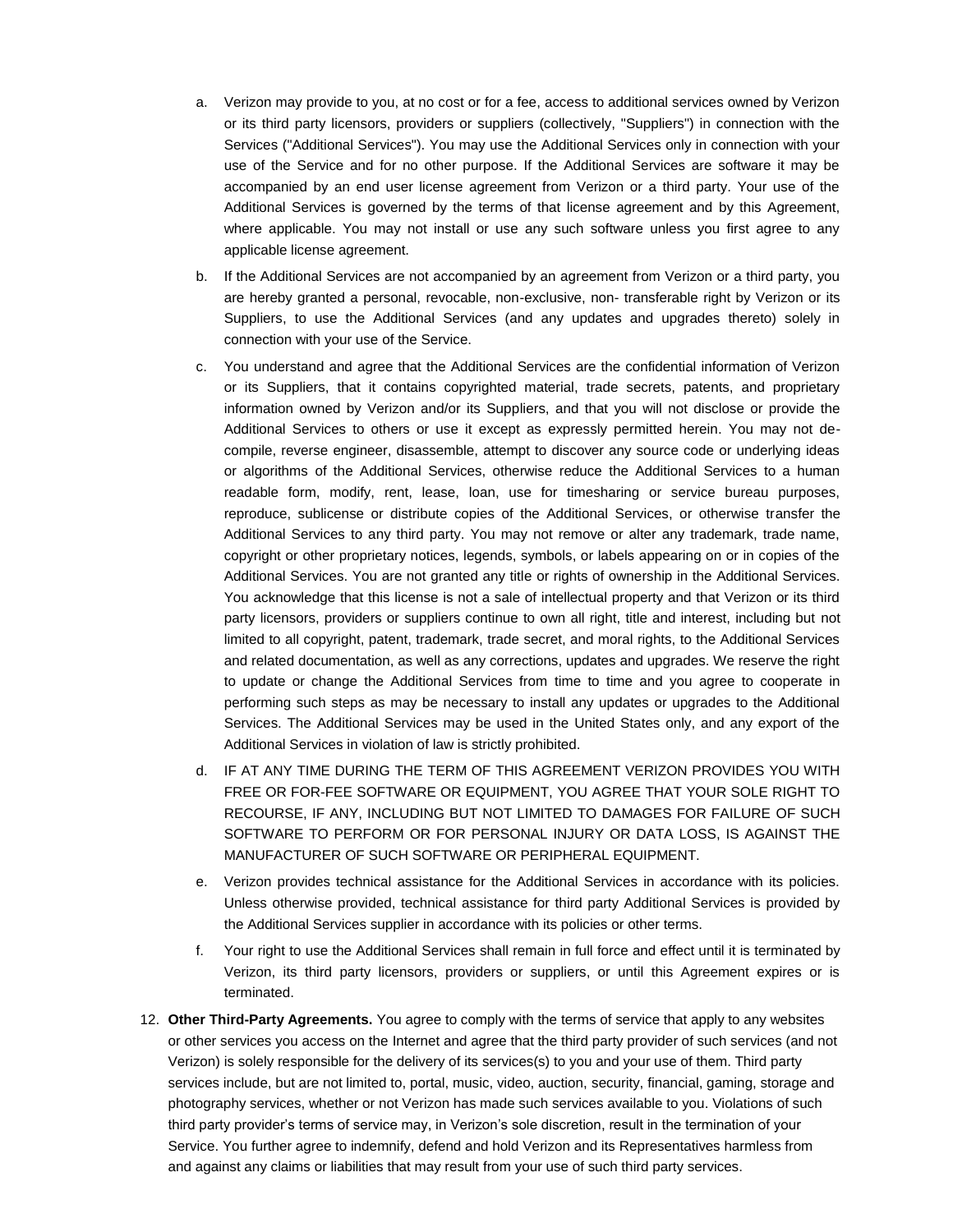- 13. **WebListings Additional Terms of Service.** Before you can access the WebListings Service, you may be required to review and accept and separate Terms of Service with a third party provider of the WebListings service. If you do not agree to such provider's Terms of Service, you must contact Verizon to cancel your WebListings Service.
- 14. **Termination of Services.** Upon termination or expiration of this Agreement, you agree to cease use and access of all provided Services and immediately delete such access from your computer.
- 15. **Customer Equipment; Email Security; and Backup and Maintenance**
	- a. **Customer Equipment.** You are solely responsible for obtaining and maintaining any equipment, network connections and software necessary to use and access the Service.
	- b. **Email Security** Verizon reserves the right in our sole discretion to provide the level of security we deem appropriate to safeguard our network and customers, and other Internet users, against Internet threats or abuses, including without limitations, viruses, spam, phishing, identity theft and any other potentially disabling or harmful threat or abuse. These security measures may include but are not limited to, the use of firewalls and blocklists to block potentially harmful or abusive emails or attachments, anti-spam filters anti-virus or anti-spyware software, or blocking selected ports. Such activities may result in the blocking, filtering or non-delivery of legitimate and non-legitimate email sent to or from your email account. By using any Verizon-provided email service, you agree that delivery and receipt of email is not guaranteed and to Verizon's use of such Internet and email security measures we in our sole discretion deem appropriate.
	- c. **Verizon Backup and Maintenance** Verizon may use, copy, display, store, transmit, translate, rearrange, reformat, view and distribute your information to multiple Verizon servers. Verizon may access, copy, block or remove any Content stored on your Service, whether pursuant to a subpoena or otherwise. We do not guarantee that these procedures will prevent the loss of, alteration of, or the improper access to, your information.
- 16. **Termination for Default.** Either party may terminate or cancel this Agreement if the other fails to cure a material breach of the Agreement within thirty-(30) calendar days after receiving written notice of the breach. We reserve the right, but assume no obligation, to suspend performance immediately if you are more than thirty-(30) calendar days overdue in payments or if, in our reasonable judgment, you have violated any provision of this Agreement, including our AUP.
- 17. **Government Entities.** Use, duplication or disclosure by any Government entity is subject to restrictions set forth, as applicable, in subparagraphs (a) through (d) of the Commercial Computer-Restricted Rights clause at FAR 52.227-19, FAR 12.212, DFARS 227.7202, or in subparagraph (c)(1)(ii) of the Rights in Technical Data and Computer Software clause of DFARS 252.227-7013, and in similar clauses in the NASA FAR Supplement. Contractor/manufacturer is Verizon or its third party licensors, providers and suppliers. The use of Software and documentation is further restricted in accordance with the terms of this Agreement, or any modification.
- 18. **Limitation of Liability.** IN NO EVENT SHALL VERIZON OR ITS THIRD PARTY LICENSORS, PROVIDERS OR SUPPLIERS BE LIABLE TO YOU FOR (A) ANY PUNITIVE, SPECIAL, CONSEQUENTIAL, INCIDENTAL OR INDIRECT DAMAGES INCLUDING WITHOUT LIMITATION, LOST PROFITS OR LOSS OR DAMAGE TO DATA ARISING OUT OF THE USE OR INABILITY TO USE SERVICES, EVEN IF WE HAVE BEEN ADVISED OF THE POSSIBILITY OF SUCH DAMAGES, OR (B) ANY CLAIMS AGAINST YOU BY ANY THIRD PARTY.
- 19. **LImitation of Damages.** VERIZON'S AGGREGATE LIABILITY, AND THAT OF VERIZON THIRD PARTY LICENSORS, PROVIDERS AND SUPPLIERS, TO YOU FOR ANY CAUSE OF ACTION OR CLAIM WHATSOEVER, INCLUDING, BUT NOT LIMITED TO, ANY NON-INSTALLATION, SECURITY BREACH, FAILURE OR DISRUPTION OF SERVICES PROVIDED UNDER THIS AGREEMENT, REGARDLESS OF THE FORM OF ACTION, WHETHER IN CONTRACT OR TORT, OR OTHERWISE, SHALL BE LIMITED TO AN AMOUNT EQUIVALENT TO CHARGES PAID BY YOU UNDER THE APPLICABLE SERVICE AGREEMENT DURING THE 6-MONTH PERIOD PRIOR TO WHEN SUCH CLAIM AROSE. SOME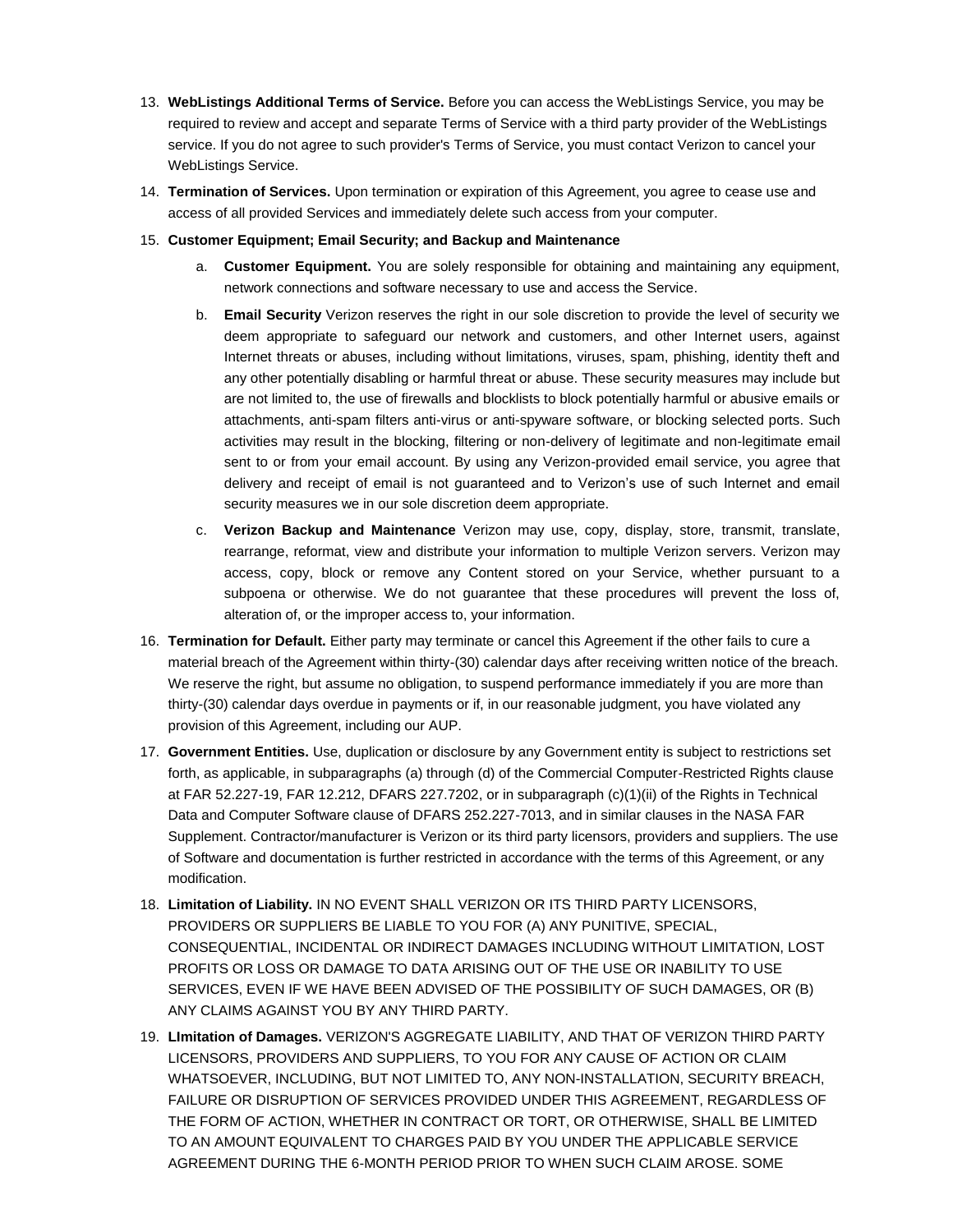JURISDICTIONS DO NOT PERMIT THE EXCLUSION OF CERTAIN WARRANTIES OR THE LIMITATION OR EXCLUSION OF CONSEQUENTIAL OR INCIDENTAL DAMAGES. IN THESE JURISDICTIONS OUR LIABILITY SHALL BE LIMITED TO THE MAXIMUM EXTENT PERMITTED BY LAW.

- 20. **Third Party Beneficiaries.** ALL LIMITATIONS OF LIABILITY, INDEMNITIES AND DISCLAIMERS STATED IN THIS AGREEMENT ALSO APPLY TO VERIZON'S THIRD PARTY LICENSORS, PROVIDERS AND SUPPLIERS AS THIRD PARTY BENEFICIARIES OF THIS AGREEMENT.
- 21. **Changes, Additional Features or Updates to the Service.** Verizon reserves the right to make changes to the Service or any portion thereof at any time and without advance notice. If such a change adversely affects your use of the Service, and we cannot reasonably mitigate the impact, then, as your sole and exclusive remedy, you may terminate the Service without further obligation. Verizon may also, from time to time, make available to you additional features and third party provided applications that work with the Service ("Additional Features") that may enhance, provide additional functionality or improve delivery and use of the Service. You agree to abide by any third party application provider's terms and conditions provided to you in connection with any Additional Features. You may elect to obtain those Additional Features when available pursuant to specific terms and conditions and other instructions provided by Verizon on the Subscription Change page. Certain Additional Features may require payment of an additional charge. Your use of an Additional Feature is at all times otherwise subject to the terms and conditions of this Agreement, as well as any other applicable terms and conditions provided with the Additional Feature.
- 22. **Standard Clip-Art and Photos.** As part of the Services, Verizon provides you with standard clip-art and photos to incorporate into your websites using the Services. In using the clip-art and photos, you are governed by terms of use with a Third Party Image Vendor ("TPIV"), the supplier of the clip-art and photos, which is incorporated into this Agreement and can be found at: http://imagelicense.homestead.com.
- 23. **Internet Domain Name Registration.** Independent Third Party Domain Name Vendors ("TPDNVs") who are ICANN accredited registrars, provide domain name registration services. You hereby authorize Verizon or its licensors if requested, to transfer in or acquire your selected domain name from TPDNVs. In order to receive a domain name, you must agree and remain agreeable through the use of the domain name, to the TPDNVs' terms of service which the TPDNVs may change at any time in their sole discretion. You understand that you are creating a separate contractual relationship between you and the TPDNVs, and that you, and not Verizon or its licensors or its affiliates, are responsible for all liability, and obligations in connection with that relationship. For more information, please see the Terms of Service for Verizon Domain Names (a service offered in conjunction with Tucows, Inc.) located a[t http://business.verizon.net/policies](http://business.verizon.net/policies)
	- a. If, after registering one or more domain names that are included with any Verizon or its licensors Service package, because of a your incorrect registration of a domain name or otherwise, you choose to delete a previously registered domain name and subsequently register one or more additional different domain names, you will be charged the resulting domain name registration fees.
	- b. You will be listed as the registrant and administrative contact in connection with your domain name; however, Verizon or its licensors or its affiliates, may temporarily list itself as the registrant and administrative contact in the event that it changes to a different TPDNV until the TPDNV's change is completed. You hereby authorize Verizon or its licensors or its affiliates, to list itself as the billing contact, technical contact and name servers in connection with your domain name and to take any actions Verizon or its licensors deems appropriate in those capacities. However, upon termination of the Service, Verizon or its licensors and its affiliates, will immediately cease acting in those capacities including switching registrars. After such time, neither Verizon or its licensors nor its affiliates will be responsible to forward any notices, emails or other correspondence to you or to take any other actions in connection with your domain name. Additionally, in the event that your account is suspended by Verizon or its licensors for lack of payment or any other reason, Verizon or its licensors shall not renew any domain names that may become due for renewal during the suspension of the account. You will be solely responsible for all ongoing fees, as well as removing Verizon or its licensors or its affiliates as the billing, technical contact and name servers in connection with your domain name.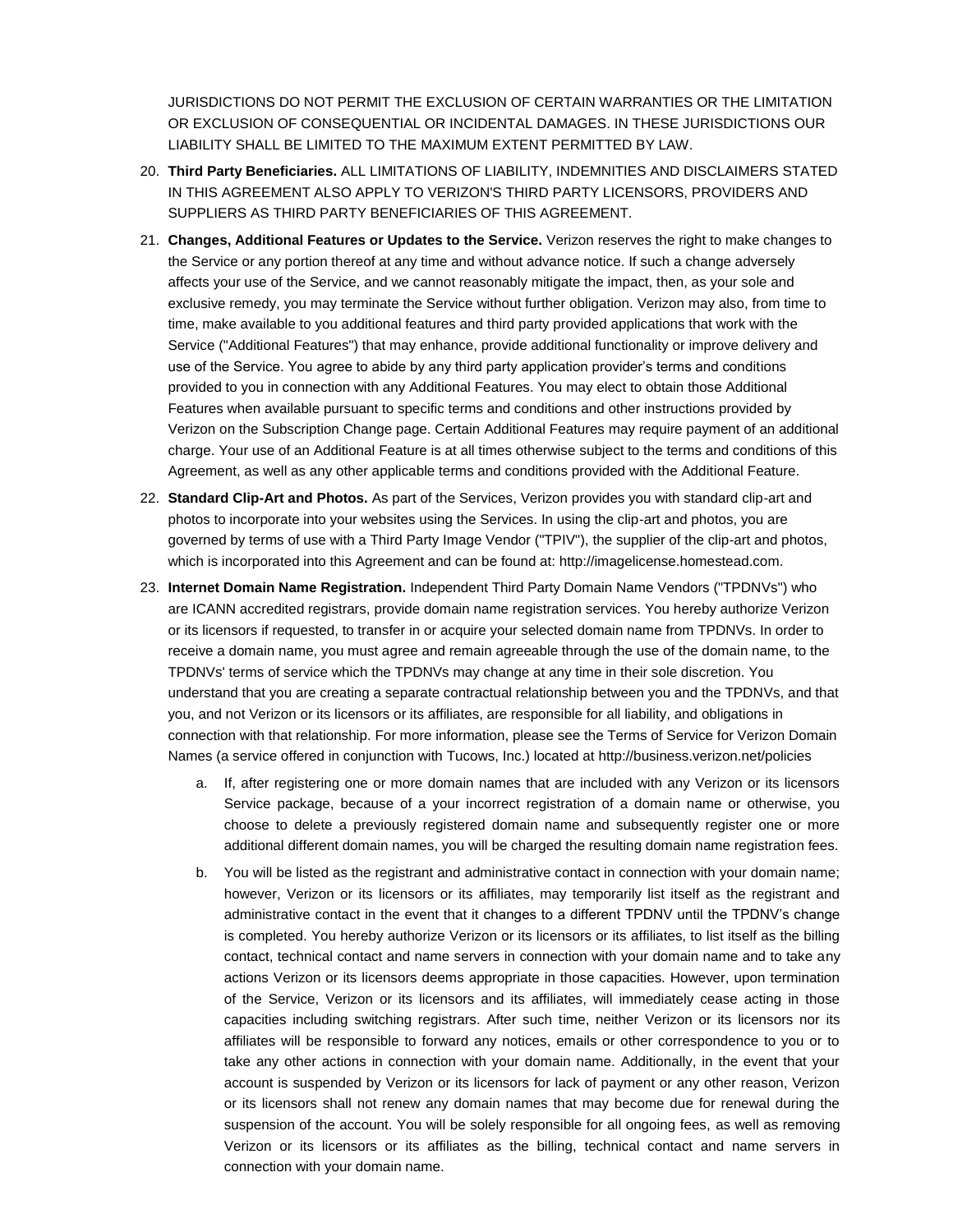- 24. **Force Majeure.** If the performance of any obligation hereunder is interfered with by reason of any circumstance beyond our or our third party licensors, providers or suppliers' reasonable control, including but not limited to acts of God, labor strikes and other labor disturbances, power surges or failures, or the act or omission of any third party, we shall be excused from such performance to the extent necessary, provided that we shall use reasonable efforts to remove such causes of nonperformance.
- 25. **Publicity.** You shall not use any trademark, trade name, trade dress or any name, picture or logo which is commonly identified with Verizon or its affiliates, third party licensors, providers or suppliers, or from which any association with Verizon, or its affiliates third party licensors, providers or suppliers may be inferred or implied, in any manner without the prior written permission of Verizon.
- 26. **Choice of Law. Except as otherwise required by law, you and Verizon agree that the substantive laws of the Commonwealth of Virginia, without reference to its principles of conflicts of laws, will be applied to govern, construe and enforce all of the rights and duties of the parties arising from or relating in any way to the subject matter of this Agreement. YOU AND VERIZON CONSENT TO THE EXCLUSIVE PERSONAL JURISDICTION OF AND VENUE IN A COURT LOCATED IN FAIRFAX COUNTY, VIRGINIA FOR ANY SUITS OR CAUSES OF ACTION CONNECTED IN ANY WAY, DIRECTLY OR INDIRECTLY, TO THE SUBJECT MATTER OF THIS AGREEMENT OR TO THE SERVICE. Except as otherwise required by law, including Virginia laws relating to consumer transactions, any cause of action or claim you may have with respect to the Service must be commenced within one (1) year after the claim or cause of action arises or such claim or cause of action is barred.**
- 27. **Down-grade/up-grade Change Order Activities and Associated Fees.** You may downgrade or upgrade the Service, and your bill will be adjusted accordingly.
- 28. **Miscellaneous.** The terms and conditions of this Agreement supersede all previous agreements, proposals or representations related to the Service. You may not assign this Agreement without our prior written consent. We may freely assign this Agreement. Any changes to this Agreement, or any additional or different terms in your purchase orders, acknowledgments or other documents, will not be effective unless expressly agreed to in writing by us. Any notices or demands or other communications which under the terms of this Agreement or under any statute must or may be given or made by either party shall be in writing to the respective parties as set forth herein. Notices to us shall be to the attention of the Legal Department. Either party may change the notice address or addressee by giving notice thereof to the other party. Notices may be given to the address listed below\* by first class U.S. mail, or nationally recognized overnight express courier. Notices shall be deemed to have been given on receipt if delivered by overnight express courier or three (3) days after delivery to the United States Postal Service if mailed. If any of the terms or conditions in this agreement are found to be invalid or unenforceable by a court or government body, the remaining terms or conditions of this agreement shall not be affected by the finding and shall continue to apply as necessary to reflect the original intention of the parties. Verizon's failure at any time to enforce any provision of this Agreement or any right or remedy available hereunder or at law or equity, or to exercise any option herein provided shall in no way be construed to be a waiver of such provision, right, remedy or option or in any other way affect the validity of this Agreement. The exercise by Verizon of any rights, remedies or options provided hereunder or at law or equity shall not preclude or prejudice Verizon from exercising thereafter the same or any other rights or remedies or options.

\*Verizon Online LLC 22001 Loudoun County Parkway MS: E1-3-218, Legal Dept. Ashburn, VA 20147

29. **Service Cancellation.** If you wish to cancel your Service, you may do so by calling us at 1-888-649-9500 if you have High Speed Internet for Business or 1- 888-244-4440 if you have Verizon FiOS Internet for Business service. You agree to pay us all Service fees accrued up to and including the cancellation date. If we provided, at no charge to you, an annual domain name registration with your Service, you agree to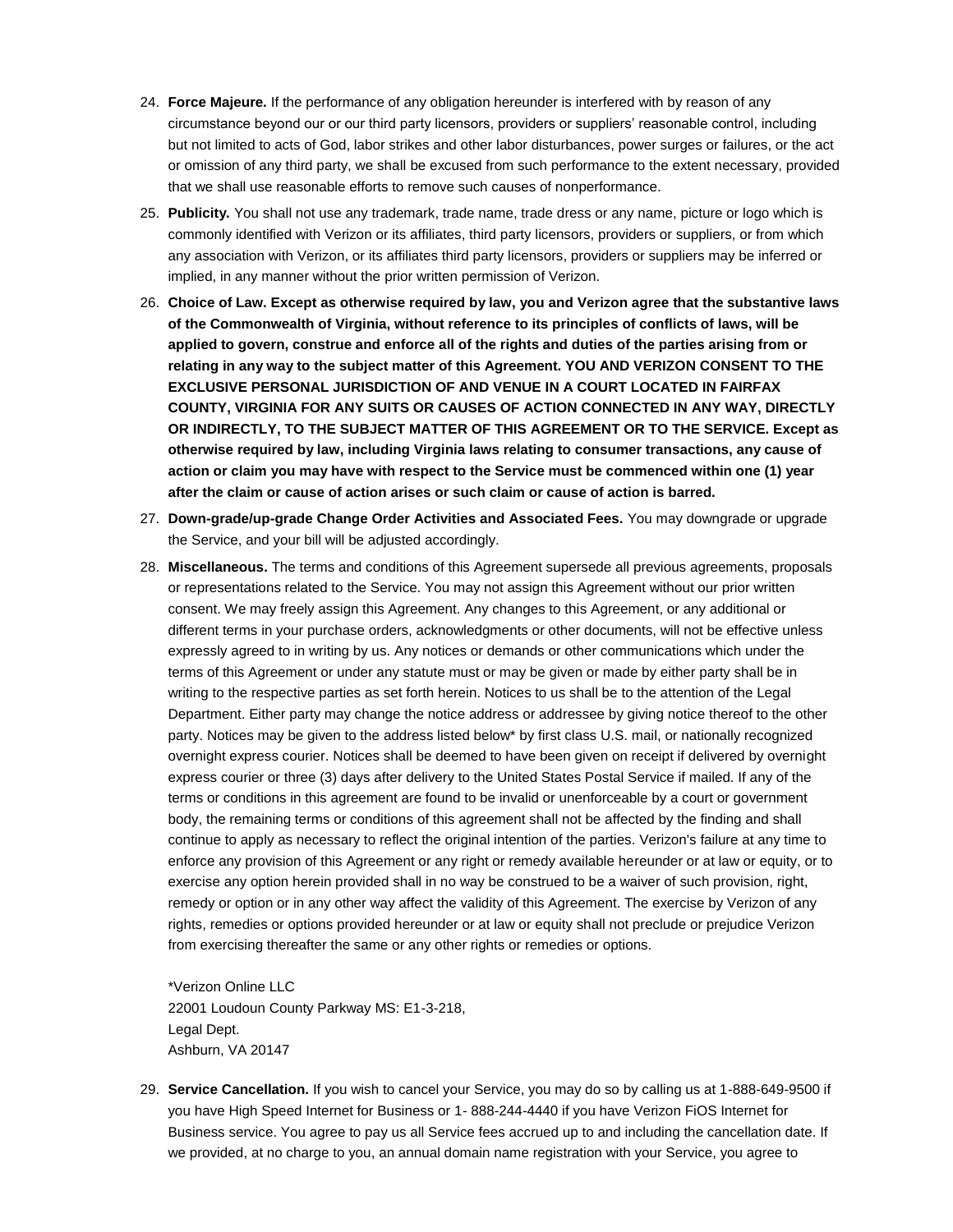reimburse us any actual charges we incurred for your annual domain name registration if you cancel Service within sixty (60) after placement of your order. After the Service is available to you, you agree to pay any annual domain name registration renewal fee incurred by Verizon on your behalf. Activation, or set-up and domain registration fees paid are not refundable. You must cancel your domain name registration service by contacting the domain name registrar directly.

**The following additional terms apply to Storefront Service ("Storefront") (and bundles containing this service as a component). Storefront is an additional service that Verizon makes available as an option for certain Services. These terms apply to Storefront in addition to the terms and conditions that appear above.**

- 30. **Service Description and Disclaimer.** A third party store vendor ("TPSV") provides e-commerce services, which allows you to develop and operate an online storefront ("Store") for your website. Neither Verizon nor its third party licensors are responsible for the actions or inaction of the then current TPSV or the unavailability or malfunction of their network or services. Neither Verizon nor its affiliates are a party to, and shall not be involved in or be responsible for, transactions, agreements, and/or disputes between you and the TPSV ("the TPSV Dispute"). In the event of a the TPSV Dispute, you hereby release Verizon and its Suppliers from claims, demands, and damages (actual and consequential) of every kind and nature, known and unknown, suspected and unsuspected, disclosed and undisclosed, arising out of or in connection with such disputes. By using these Services, you agree to the following additional terms and conditions:
- 31. **Prohibited Uses.** In addition to the restrictions set forth above, you shall not use, nor permit any third party to use, the Store(s) or your website or any part thereof: (i) to violate any federal, state or local law, (ii) to transmit any obscene communication, (iii) to promote any illegal activities, (iv) to violate any intellectual property rights (v) to attempt to overcome or penetrate any security measures on the server, or (vi) to upload or transmit any virus or harmful agent. You acknowledge that you may be subject to civil or criminal liability under the laws of various governmental jurisdictions as a result of any failure to abide by the provisions of this paragraph.
- 32. **Control.** You will be solely responsible for the development, operation and maintenance of the Store(s) and all content and materials appearing in the Store(s), including without limitation (i) the technical operation of the Store(s), (ii) the accuracy and appropriateness of content and materials appearing in the Store(s), (iii) ensuring that the content and materials appearing in the Store(s) do not violate or infringe upon the rights of any third party (including, for example, copyrights, trademarks, privacy or other personal or proprietary rights), and (iv) ensuring that the content and materials appearing in the Store(s) are not libelous or otherwise illegal. You also will be solely responsible for accepting, processing and filling any customer orders generated through the Store(s), and for handling any customer inquiries and complaints arising therefrom. You shall inspect and monitor the Store(s) as frequently and extensively as necessary to ensure its proper operation and compliance with the provisions of this Agreement, and to uncover any problems with the Store(s). To the fullest extent permitted by law, the Store(s) will be deemed to be exclusively "under the control" of you and not "under the control" of Verizon or its affiliates and Suppliers.

**The following additional terms apply to Searchlight Service ("Searchlight") (and bundles containing this Service as a component). Searchlight is an additional service that Verizon makes available as an option for certain Services. These terms apply to Searchlight in addition to the terms and conditions that appear above.**

33. **Searchlight.** Verizon and its third party licensors provide users with access to search engine marketing services (the "Searchlight Service"). Users of the Searchlight Service can buy specified volumes of pay-perclick ("PPC") advertisements to be displayed by third party search engines ("Campaign"). Verizon may, at its sole discretion, provide the Searchlight Service in conjunction with a search engine marketing partner ("SEM Partner") of Verizon's choosing. You understand and agree that the Searchlight Service may include certain communications from Verizon and/or its Searchlight Partner, such as service announcements, administrative